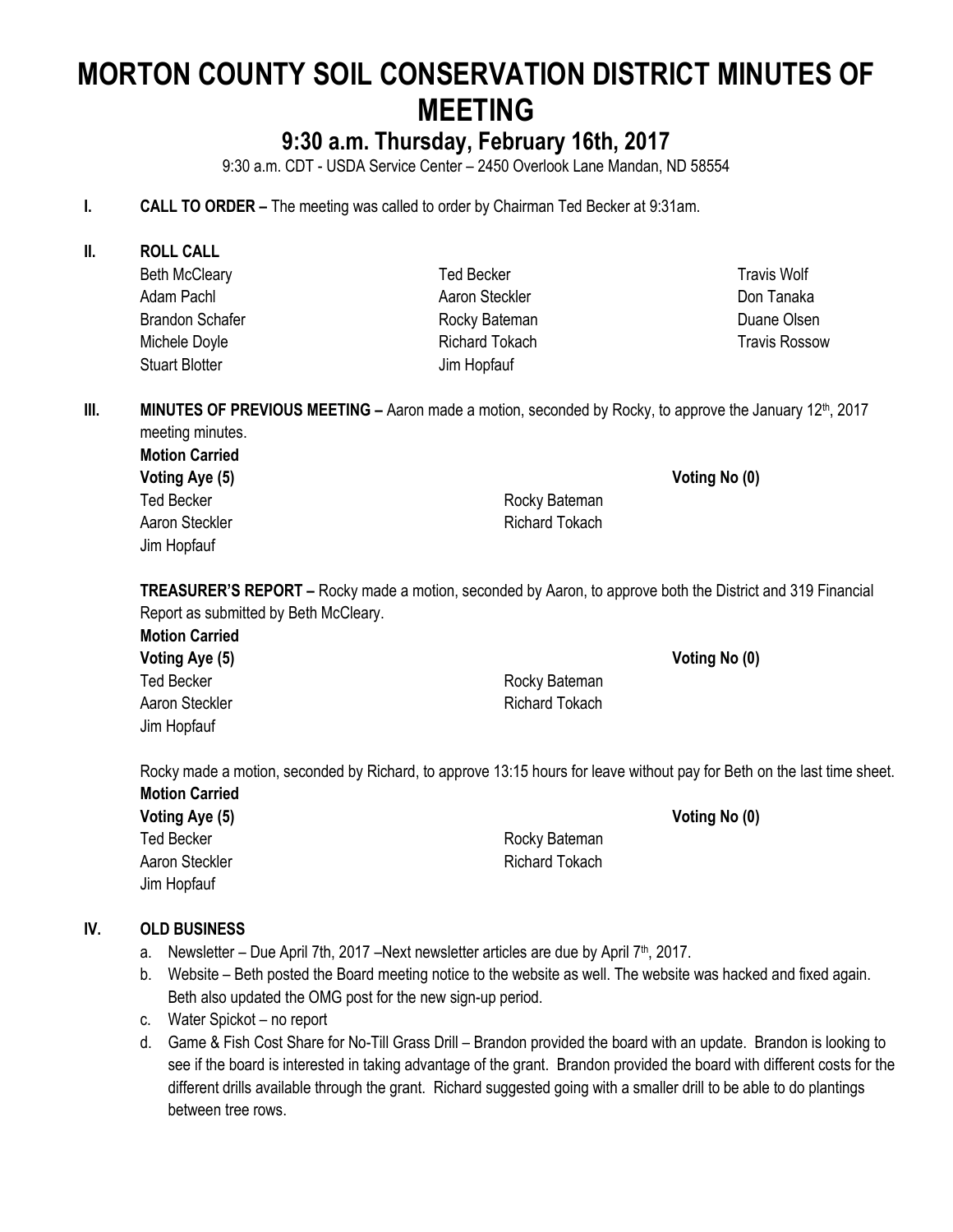Richard made a motion, seconded by Rocky, to purchase a No-Till Truax Grass Drill – On-The-Go Model to plant between tree rows. **Motion Carried**

| IIIVUUI VUITIVU |                |               |
|-----------------|----------------|---------------|
| Voting Aye (5)  |                | Voting No (0) |
| Ted Becker      | Rocky Bateman  |               |
| Aaron Steckler  | Richard Tokach |               |
| Jim Hopfauf     |                |               |

e. 2017 Women's Ag Day – March  $7<sup>th</sup>$ , 2017 – Beth and Jim have been working on center pieces for Women's Ag Day as well as getting sponsors. Beth sent off the Women's Ag Day invitations and have been mailed out. Beth is currently working on the tiles as well. Jim suggested getting magnets for promotional items. Beth stated the estimated cost would be \$200 - \$250 about.

Aaron made a motion, seconded by Jim, to purchase 500 magnets for Women's Ag Day and other events. **Motion Carried**

| Voting Aye (5) |  |
|----------------|--|
| Ted Becker     |  |
| Aaron Steckler |  |
| Jim Hopfauf    |  |

**Voting Aye (5) Voting No (0)** Rocky Bateman Richard Tokach

- f. District Enclosed Trailer Report Adam ordered a new trailer. The total cost on the trailer is \$5,152.40. We will need to put spray installation as well as build hanging shelves. The trailer comes with a 5 year warrantee.
- g. Conservation at the Capital Report Brandon and Adam both attended the Conservation at the Capital and provided a report. Brandon and Adam put together a board on the Soil Health Mentor Program and it turned out well.
- h. Joint Soil Health Workshops
	- 1. January 16th, 2017 Johann Zeitsman The event was well attended.
	- 2. March 1<sup>st</sup> & 2<sup>nd</sup>, 2017 Paul Jasa (Main talk March 1<sup>st</sup> then 2 shop talks one Morton one Burleigh March 2<sup>nd</sup>) The March 1st Workshop will be at BSC. March 2nd Workshop will be at Menoken Farm, both Morton and Burleigh will be combining instead of doing it separately.

The board would like the staff to do a focused mailing on the two workshops.

Brandon discussed the Burleigh/Morton funding for the workshops.

Rocky made a motion, seconded by Jim, to provide Burleigh County SCD with a \$1,000 donation for working together on the workshops.

**Motion Carried**

**Voting Aye (5) Voting No (0)** Ted Becker **Rocky** Bateman Aaron Steckler **Richard Tokach** Richard Tokach Jim Hopfauf

i. Mitigation Contract – The district had been working with Perennial Environmental LLC for the trees in Morton County. A couple weeks ago they suddenly got an email that they will no longer be involved, and the district is supposed to work directly with Dakota Access. They sent a contract to review and sign, as well as some insurance forms. The District does not meet the requirements for the commercial excess liability insurance. They require a minimum of \$5 million, and the district only carries \$2 million. Adam contacted Dakota Access to see if we could work around that, and he hasn't heard back from them at this time. To increase the district coverage to the \$5 million would cost \$1,618 per year, which is \$530 more per year than what we currently pay. Richard suggested having our Attorney review the contract prior to signing and agreeing to it. Ted will go with Adam to visit with the Attorney to discuss the contract.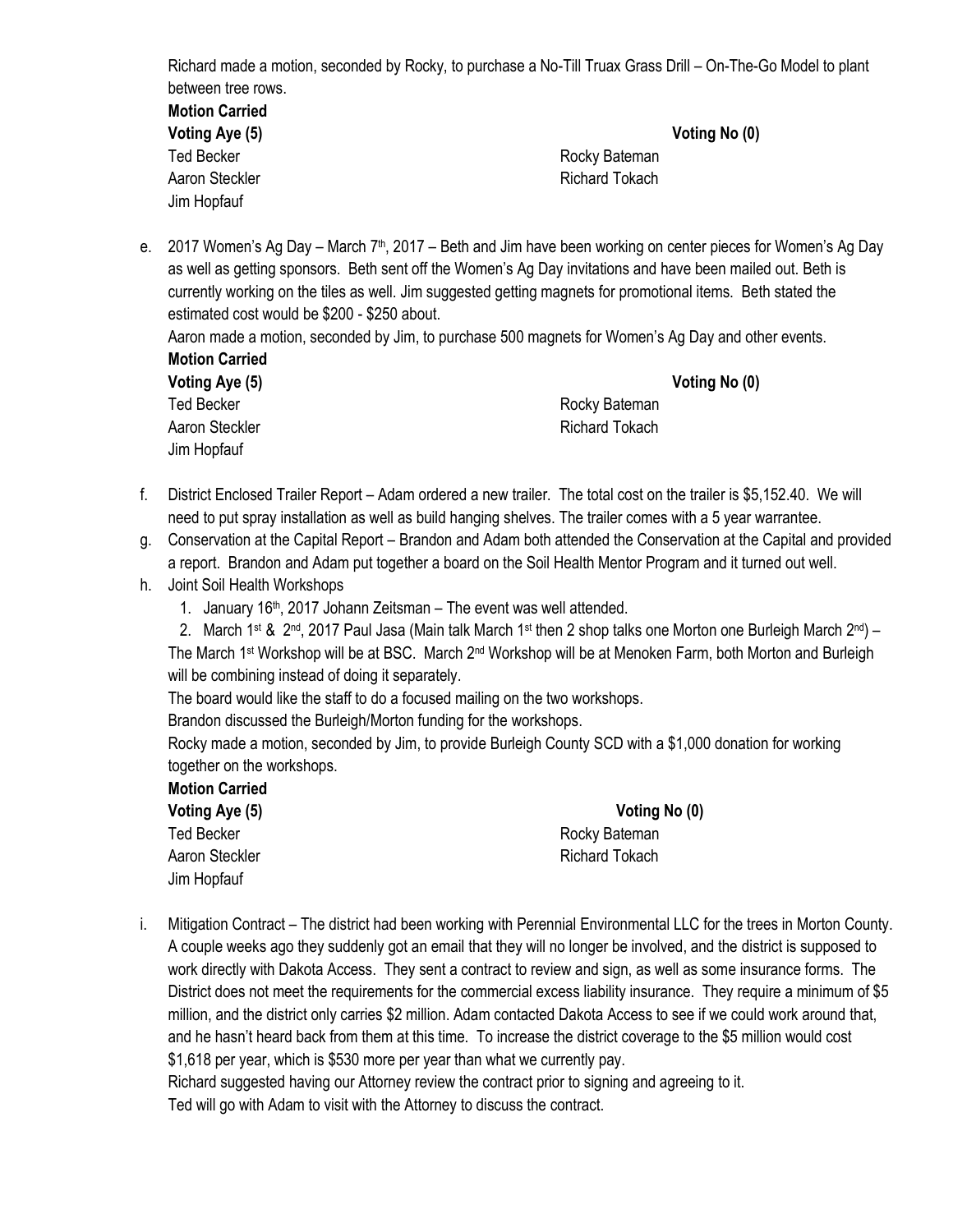j. Winter Workshop – Last thing on the list for the Winter Workshop is a plane ticket reimbursement for the main speaker. The plane ticket was non-refundable. The refund owed to the speaker is about \$750.00. The staff also called the sponsors to make sure that the district would still be able to use those donations for other District events. Jim made a motion, seconded by Aaron, to reimburse Bart Lardner the total for his costs for his plane ticket due to canceling the winter workshop.

| <b>Motion Carried</b> |                |               |
|-----------------------|----------------|---------------|
| Voting Aye (5)        |                | Voting No (0) |
| Ted Becker            | Rocky Bateman  |               |
| Aaron Steckler        | Richard Tokach |               |
| Jim Hopfauf           |                |               |

- k. NRCS Cooperative Agreement Beth provided an update to the board. Stuart gave a definition to the board about what the Cooperative Agreement entails.
- **V. REVIEW WORK PLAN/CALENDAR-** The board reviewed the work plan.

# **VI. NEW BUSINESS**

a. RCPP Grant – The grant is another opportunity for the board to help the District provide technical and financial assistance for the producers of Morton County.

Richard made a motion, seconded by Aaron, to have the staff contact Jackie Buckley to see if she would be interested in developing a position with the Morton County SCD for the RCPP grant.

| <b>Motion Carried</b> |  |
|-----------------------|--|
| Voting Aye (5)        |  |
| <b>Ted Becker</b>     |  |
| Aaron Steckler        |  |
| Jim Hopfauf           |  |

**Voting Aye (5) Voting No (0)** Rocky Bateman Richard Tokach

- b. Water Festival April 11, 2017 The board discussed Water festival.
- c. Travis Rossow would be interested in becoming an associate board member for the Morton County SCD. Jim made a motion, seconded by Richard, to have Travis Rossow become an associate board member for the Morton County SCD Board of Directors.
	- **Motion Carried** Ted Becker **Rocky** Bateman Aaron Steckler **Richard Tokach** Richard Tokach Jim Hopfauf

**Voting Aye (5) Voting No (0)**

# **VII. REPORT OF DISTRICT PROGRAMS**

a. OMG Grassland Improvement Project – There is a new sign-up period February 13<sup>th</sup>-March 3<sup>rd</sup> for the second batching period. Brandon stated that there is going to be more acres implemented with less money spent. Brandon wanted to thank NRCS for all their help with the OMG Project.

#### **VIII. MCSCD HANDBOOK**

a. Review/Approve – Rocky made a motion, seconded by Richard, to approve the Proposed Handbook with an effective date being February 16<sup>th</sup>, 2017.

**Motion Carried Voting Aye (5) Voting No (0)** Ted Becker **Rocky** Bateman Aaron Steckler **Richard Tokach** Richard Tokach Jim Hopfauf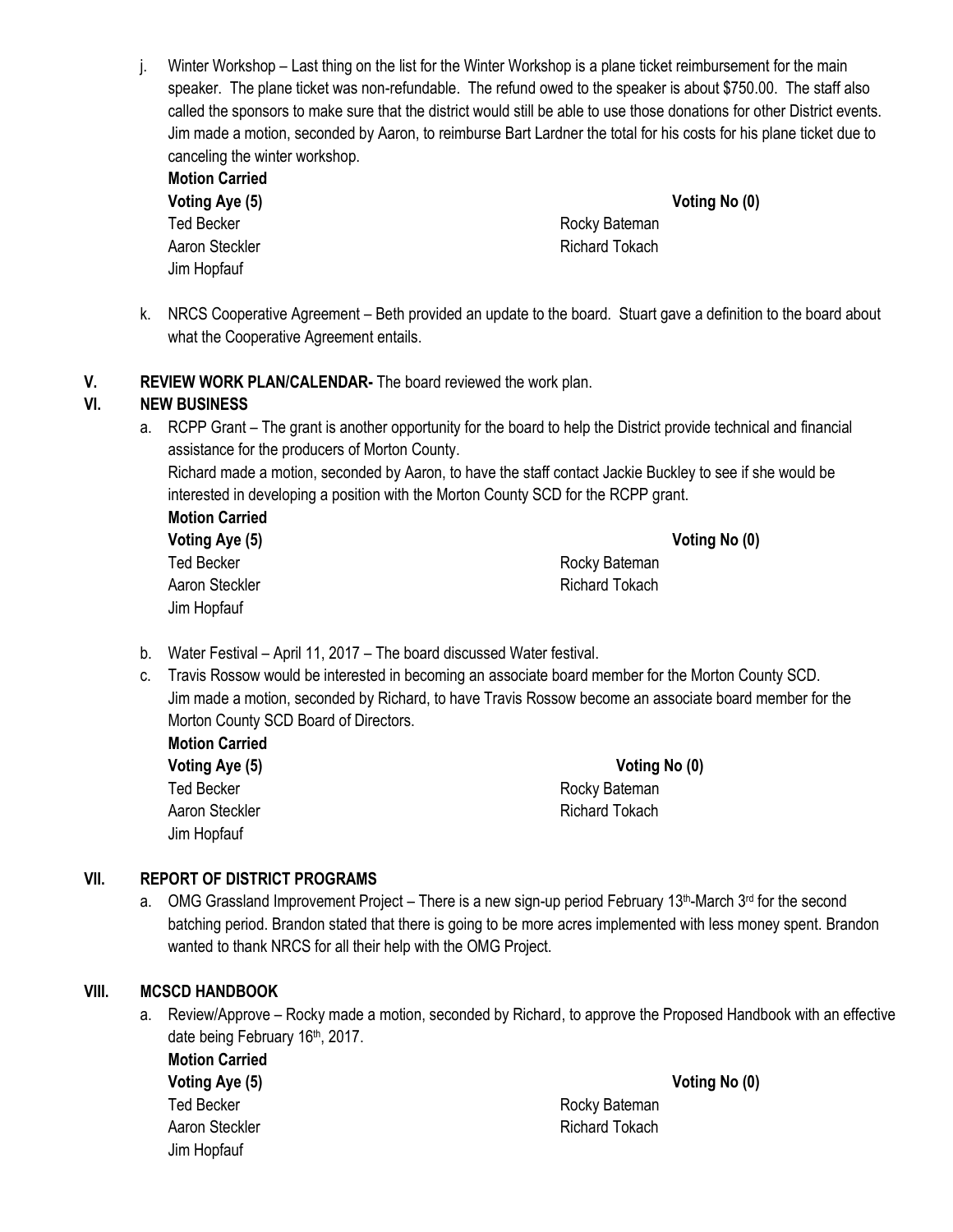# **IX. REPORT OF DISTRICT EMPLOYEES**

- a. District Technician
	- 1. Update on Trees and Fabric Adam is still working on planning trees for the pipeline. Planned footage is almost exactly what we planted last year, white fabric running a few thousand feet longer this year. Adam attended the ND Chapter of the Wildlife Society conference last week. It was a very good meeting, with some really good talks about CRP, pollinators, and pollinator habitat. Adam is requesting to be able to attend a conference in September, which would be a weeklong, to be able to count it as work time.
- b. District Secretary
	- 1. Admin Update Beth is working on Women's Ag Day stuff and went to Agri-International with Adam. Beth will also be working on completing the Audit with Mahlum and Goodhart. Beth, Adam, Brandon and Shelly have been working on the NRCS contribution Agreement. Beth will be updating forms that are in the new handbook.
- c. 319 Watershed Coordinator
	- 1. Update on Watershed Program Brandon will be sampling Big Muddy again this year. Brandon was curious if the board would want Brandon's next grant to include Big Muddy and Danzig Dam.
	- 2. Update on Soil Health Mentor Program Brandon believes that there is some good information and pictures that would be good for the write up.

# **X. SPECIAL COMMITTEES**

- a. MCSCD Handbook Rocky Completed
- b. Multi-County Soil Health Workshop 2018 Rocky
- c. Soil Health Mentor Rocky
- d. Women's Ag Day Jim Update already provided

# **XI. REPORT OF COOPERATING AGENCIES**

- a. District Conservationist
	- 1. NRCS Programs Update Stuart discussed a plan for when Shelly retires with the board.
	- 2. Shelly provided a report on her thoughts on retirement. The Water board requested NRCS assistance on Zach Meyer Critical area treatment.
- b. County Extension Agent No Report
- c. Farm Bill Specialist The NDASCD has a planned to have a Farm Bill Specialist in the Mandan office by March 1st.
- **XII. CORRESPONDENCE –** Flasher Fire & Ambulance Thank You Card, Thank You Card from Jackie Buckley, Gateway to Science Donation Request letter, The Pasture Advisor, Central Grasslands Forum, Forestry Notes Newsletter, Grand Forks SCD Newsletter, Nursery News Letter, Chamber Connection magazine, 2016 Proceedings and Reports from the Annual Soil Conservation Convention, and Achievement Program Letter.

Rocky made a motion, seconded by Richard, to allow Brandon to attend the Holistic Management Workshop and have 319 pay for the cost of the workshop.

# **Motion Carried**

**Voting Aye (5) Voting No (0)** Ted Becker **Rocky** Bateman Jim Hopfauf

Aaron Steckler **Richard Tokach** Richard Tokach